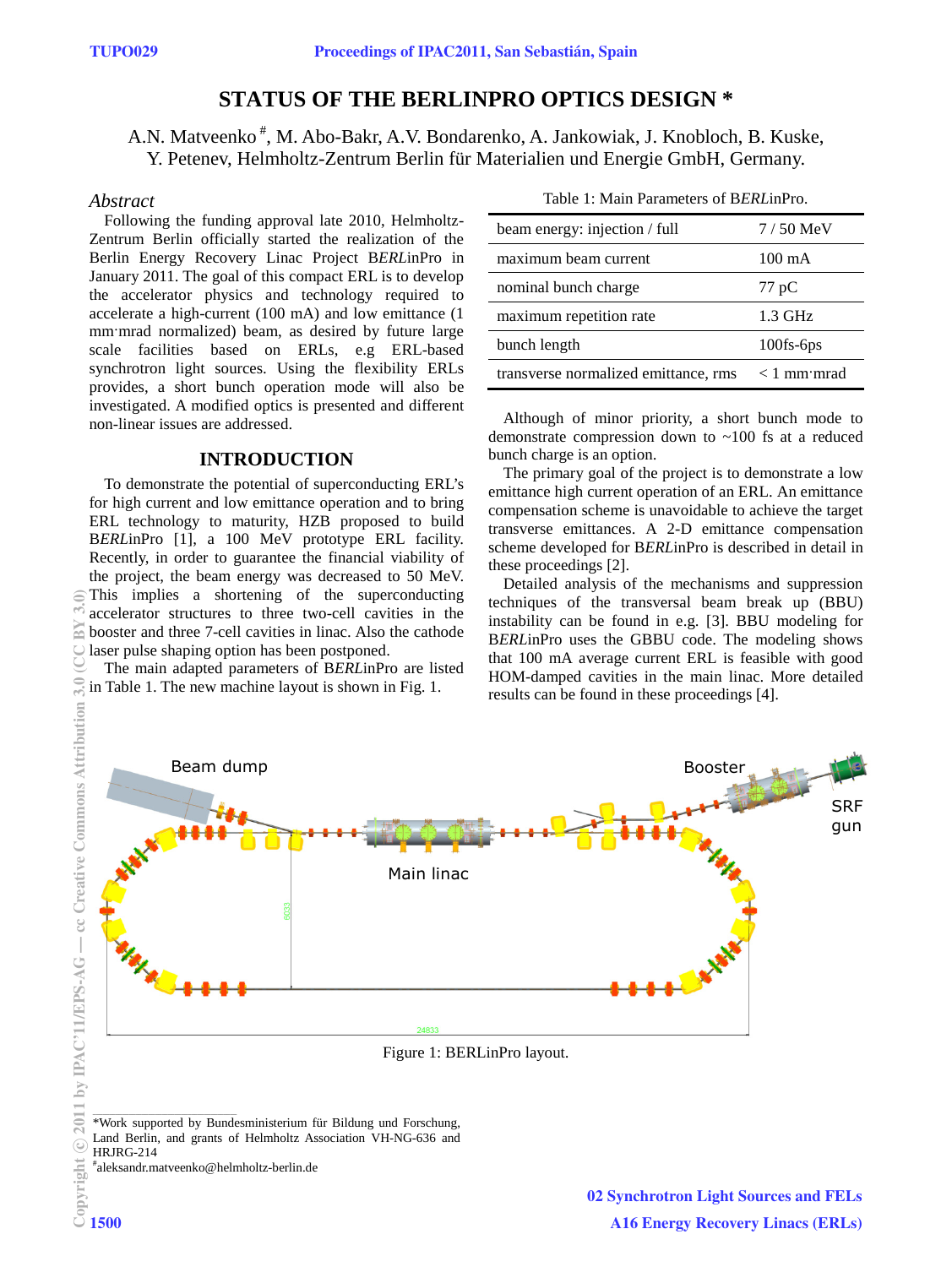## **RECIRCULATOR OPTICS**

A recirculator is used to transport the accelerated beam back to the linac where it is decelerated to recover the beam energy. The primary goal for its layout is beam transport without significant losses while conserving the excellent quality of the beam. As the generation of short (100 fs-range) pulses is intended as an additional feature for B*ERL*inPro, the recirculator will be designed to have also compressor capabilities. The main requirements to the magnet lattice are:

- large transverse (moderate *β*-function) and longitudinal acceptance (low dispersion) to minimize the loss rate,
- varying  $R_{56}$  to allow for bunch compression / decompression or long bunch operation (-0.4m <  $R_{56}$  < 0.4m in each arc),
- suitable total betatron phase advance per turn to maximize BBU limited current threshold,
- variable  $β$ -functions in the arcs to optimize CSR power and induced emittance growth for short pulses,
- matching to the beam conditions out of the injector/merger and inside the linac respectively, and into the dump line.

In Fig. 2 the Twiss parameters of the first recirculator arc of a magnet lattice, currently under investigation, are exemplarily shown. To decrease the maximum dispersion and thus increasing the recirculator's energy acceptance we changed from 3x60 to 4x45 degree bends per arc. The relatively large beta functions outside the arc arise from matching to the BBU optimized values out of the linac.



Figure 2: *β*-functions (*x*=red, *y*=blue; [m]) and dispersion\*10 (green, [m]) of the first recirculator arc, tuned to  $R_{56} = 0$  m.

#### **CSR EFFECTS AND WAKE FIELDS**

Coherent synchrotron radiation (CSR) is the effect that limits the minimum bunch length. Even with 2 ps long bunches and 100 mA average current, CSR power exceeds that normally encountered in storage rings.

## 02 Synchrotron Light Sources and FELs

#### A16 Energy Recovery Linacs (ERLs) 1501

Moreover, CSR from the last dipole is in danger of being deposited in the linac cryomodule and requires special attention.

The total coherently radiated energy in a bending magnet with a radius  $R$  and an angle  $\varphi$  can be estimated as (see e.g. [11])

$$
\Delta E \sim Q^2 \frac{R^{\frac{1}{3}} \varphi}{l_0^{\frac{4}{3}}},\tag{1}
$$

where  $Q$  is the bunch charge,  $l_0$  is the bunch length, which is assumed to be constant inside the magnet. The numerical coefficient depends on the particle distribution along the bunch. Only stationary CSR wake was taken into account. This simple estimation is accurate enough for the low emittance mode of B*ERL*inPro.

Since CSR covers the (sub)mm-wavelength region, it's reflectivity from the metal vacuum chamber is high and radiation is transported easily. The necessity of collimators in front of the cryomodules is being discussed.

CSRTrack [10] was used to accurately model the 3D problem for both low emittance and short pulse modes. The particle distribution after the linac is imported from ASTRA [12]. At 100 mA, 5 kW of CSR power is expected in the low-emittance mode and emittance growth is of the order of 60% in the horizontal plane. In the short pulse mode at the full current CSR power is about 25 kW and an order of magnitude emittance growth is possible. In the latter case CSR limits the minimal bunch length to about 140 fs at 77 pC bunch charge.

High CSR power is one of the reasons the average current in the short pulse mode will be limited. We plan to absorb the power at CSR collimators and to cool the vacuum chambers.

Resistive wakes are another source of energy loss heating vacuum chambers of the accelerator. For the low emittance mode the long wave range approach [7,8] can be applied with the scaling law for the energy loss

$$
\Delta E \approx \frac{2.5 \cdot Q \cdot L}{a \cdot l_0^{3/2} \sigma^{1/2}} \left[ \frac{V \cdot m^2}{\Omega^{1/2}} \right],\tag{2}
$$

where *L* and *a* are the length and radius of the (circular) vacuum chamber,  $l_0$  – the bunch length [m],  $\sigma$  – the static conductivity  $[\Omega^{-1} \text{m}^{-1}]$ ,  $Q$  – bunch charge [nC]. The numerical coefficient is taken for a Gaussian longitudinal distribution in the bunch. In the low emittance mode we expect an average power loss of 350 W (aluminium vacuum chambers).

In the short pulse mode the resistive wake limits together with the CSR wake the bunch length. The approximation (2) is not valid for the parameters of the bunch in the short pulse mode, since the size of mirror charges in the vacuum chamber  $(\sim a/\gamma = 0.2mm)$  is longer than the bunch. In this case we take  $l_0 = a/\gamma$  for estimation. Up to 2.5 kW power will be deposited to the walls at the full (100 mA) current. It should be